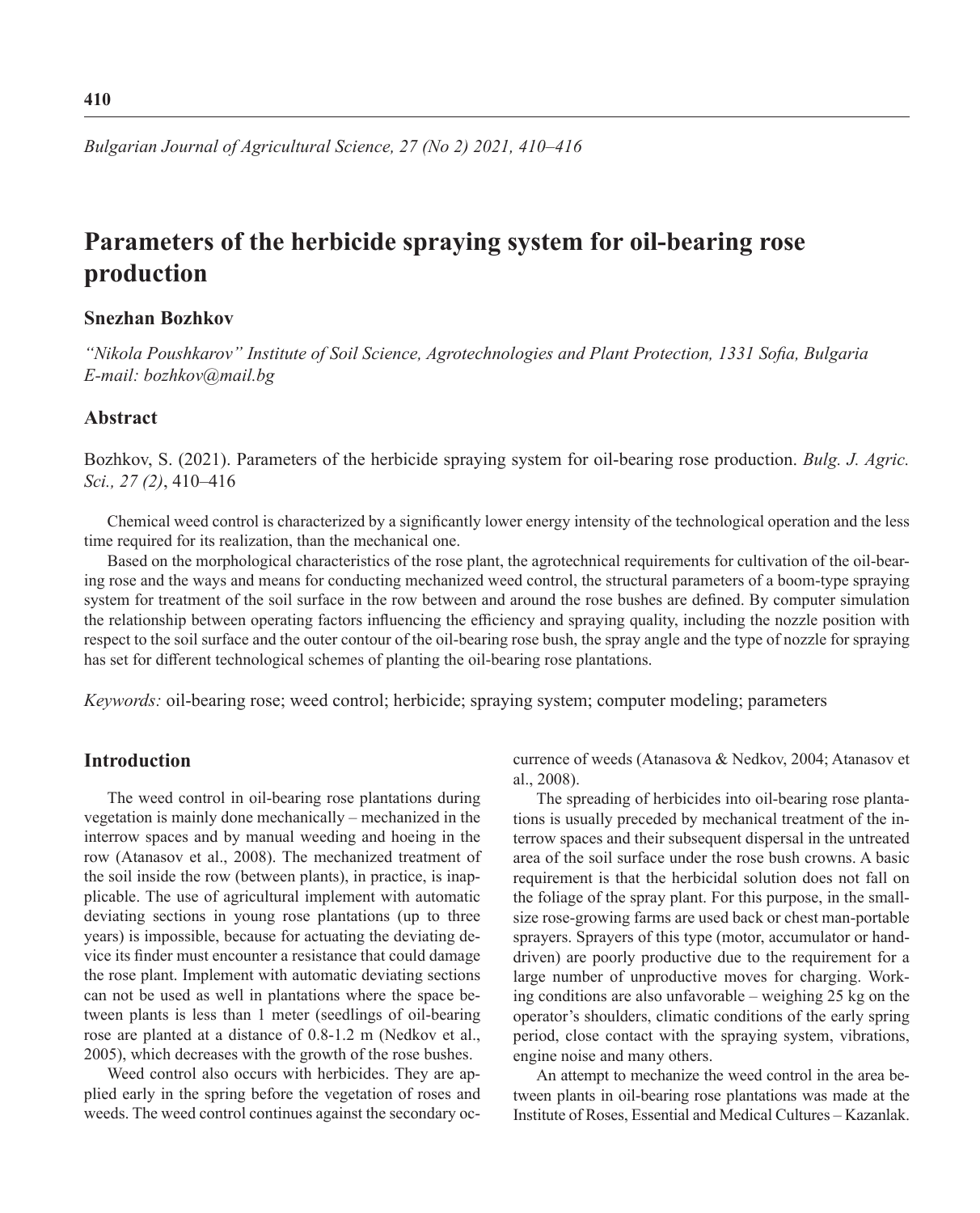An agricultural implement has been developed, with which granular herbicides are applied only in the untreated strip of the rows (Nedkov et al., 2005). The implement does not reach mass production. There is also no information on its use on the territory of the Republic of Bulgaria at the present moment.

Advantages of chemical weed control are the significantly lower energy consumption of the technological operation and the less time required for its realization. The requirement for the absence of working fluid on the foliage of the oil-bearing rose plants becomes more easily attainable with the increasingly widespread practice of shaping rose bushes with high crowns.

The investigations on the mechanization of technological operations in the cultivation and harvesting of oil-bearing roses has been done in department "mechanization of the agriculture" at the Institute of Soil Science, Agrotechnologies and Plant Protection "Nikola Poushkarov" – Sofia over the last years (Bozhkov at al., 2015; 2017; 2018). The determination of the parameters of a spraying system is a stage of research on creating of a technical means for spread of herbicides into the row of the oil-bearing rose plantation in meeting the requirements ensuring the effective implementation of the plant protection operation, incl. (Kostadinov, 2008):

– reliability in operation and productivity, ensuring timely realization of the event;

– spray quality – the droplet coverage parameters to ensure maximum (biological and economic) effect;

– ecological safety – preventing the spreading of working fluid on other crops adjacent to the oil-bearing rose plantations;

– safe working conditions – no direct contact or inhalation of the preparation by the operator during work.

The conceptual design foresees the possibility that the spraying system for herbicides can be joined to existing plant protection implement or on its basis to develop new constructions of agricultural implement.

# **Materials and Methods**

The determination of the parameters of a spraying system for introducing herbicides into oil-bearing rose plantations required the following tasks to be solved in stages:

– clarification of the possibility of herbicide treatment of the area of the soil surface under the bush crown;

– determining the width of the soil surface under the rose bush that can be treated by nozzles located at the side of the bush;

– determination of the position of the nozzles with respect to the soil surface and the oil-bearing rose bushes, guaranteeing quantitative and qualitative treatment of the spraying area of the soil surface;

– calculation of the angle at the top of the torch (spray angle) which the nozzle has to provide to cover the treatment area of the soil surface at the base of the bush.

Task responses were obtained after experimental and analytical activities.

An analysis of the morphological features of the oil-bearing rose plant and agrotechnical measures in its cultivation (Staykov, 2003; Atanasova & Nedkov, 2004; Nedkov et al., 2005) was made to clarify the possibility of herbicide treatment of the soil surface around the bush root and its approximative width. The experimental tests were carried out, too. The used device in the tests is a semi-professional LADY 10 hand-held sprayer with a single spray flat-jet nozzle through which the liquid comes out in one plane. Tests were carried out with a different orientation of the nozzle relative to the treated surface.





**a) spraying the entire undercrown area of the soil surface b) spraying half of undercrown area of the soil surface**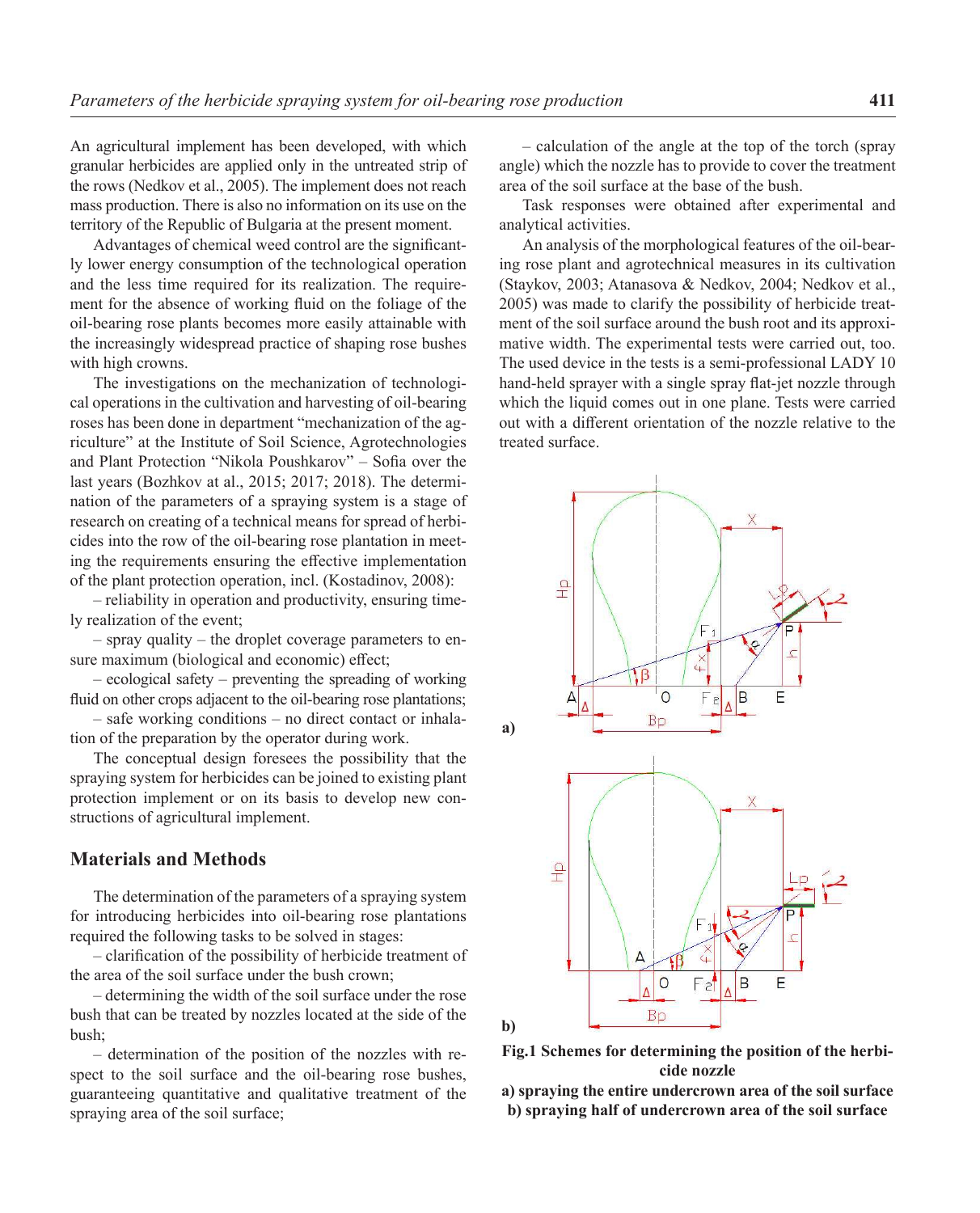The parameters concerning the positioning of the herbicide nozzles are determined analytically. For this purpose, the schemes of Figure 1 have been developed, using Auto-Cad softwear. Based on them, mathematical formulas giving the relationship between the studied parameters are derived (Table 1). With the help of the Excel software product an application program was created, with which various variants of positioning of the spraying element with respect to the treated soil surface, outside of the rose bushes and spray angle have been simulated. The height of positioning of the nozzles is limited: as a minimum value – from the unevenness of the soil surface; as a maximum value – half the height of the bush in the active stage of development of red oilbearing rose. The range of distances for nozzle positioning with respect to the oil-bearing rose bush is determined according to the widths of the interrow space, crown of the bush, farm implement to which the spraying system is attached, and the length of the nozzle.

During computer simulation the relationship between (Figure 1) the width of spray area (AB), the nozzle position on the vertical  $(h)$  and the horizontal  $(X)$ , the spray angle (α), the angle of the nozzle slope with respect to the horizontal  $(γ)$  and the spray height on the outside of the bush (fx) is searched. Calculations were made for the three used in the agricultural practice schemes for the formation of oil-

**Table 1. Mathematical formulas used in computer simulation**

| Sprayed area under bush crown                      |                                                       |  |  |
|----------------------------------------------------|-------------------------------------------------------|--|--|
| The entire width of the soil<br>surface (Fig. 1 a) | Half of the width of the soil<br>surface $(Fig. 1 b)$ |  |  |
| $Xmax =$<br>$=(B-Bp-BM)/2-Lp*cos(\gamma)$          | $Xmax =$<br>$=(B-Bp-BM)/2-Lp*cos(\gamma)$             |  |  |
| $\Delta$ = 10% * Bp                                | $\Delta$ = 10% * (Bp/2)                               |  |  |
| $AB = Bp + 2^*\Delta$                              | $AB = Bp/2+2^*\Delta$                                 |  |  |
| $AE = Bp + \Delta + X$                             | $AE = Bp/2 + \Delta + X$                              |  |  |
| $h = PE$                                           | $h = PE$                                              |  |  |
| $BE = X - A$                                       | $BE = X - A$                                          |  |  |
| $BP = SQR(BE^2+PE^2)$                              | $BP = SQR(BE^2+PE^2)$                                 |  |  |
| $AF_2 = Bp + \Delta$                               | $AF_2 = Bp/2 + \Delta$                                |  |  |
| $fx = F_1F_2 = AF_2/AE*PE$                         | $fx = F_1F_2 = AF_2/AE^*PE$                           |  |  |
| $tan(\beta) = PE/AE$                               | $tan(\beta) = PE/AE$                                  |  |  |
| $\beta$ = arc tan( $\beta$ )                       | $\beta$ = arc tan( $\beta$ )                          |  |  |
| $sin(\alpha) = AB/BP*sin(\beta)$                   | $sin(\alpha) = AB/BP*sin(\beta)$                      |  |  |
| $\alpha$ = arc sin( $\alpha$ )                     | $\alpha$ = arc sin( $\alpha$ )                        |  |  |
| $\gamma = \beta + \alpha/2$                        | $\gamma = \beta + \alpha/2$                           |  |  |

bearing rose plantations with a width (B) between the rows of 2.8 m, 3.0 m and 3.2 m, respectively. As input parameters are used:

- the width of the rose bush in the widest crown area  $(Bp = 1000 \text{ mm})$ , determined as average by researchers in the branch (Nedkov et al., 2005);
- the height of the rose bush ( $Hp = 1600$  mm) in the active stage of development of red oil-bearing rose (after 4-5 year of planting) (Nedkov et al., 2005);
- the width of the farm implement  $(B<sub>M</sub> = 1250$  mm) corresponding to the width of the basic module of the oil-bearing rose implement MP-1 (Bozhkov at al., 2015);
- the length of the nozzle  $(Lp = 100 \text{ mm})$ , chosen as common for sprayers manufactured by different manufacturers.

With the computer program developed on the basis of the schemes of Figure 1, two options were investigated, one of which was to spray the entire area of the soil surface under the crown of the rose bush (Figure 1a) and the second one to spray the half (Figure 1b). The extension  $(\Delta)$  of the spraying zone is provided for both sides by 10% of its width, to compensate for the influence of the slope of the terrain and the irregularities on its surface. The following variants for the nozzle location have been simulated:

- on the vertical through  $100$  mm within the limits of the accepted minimum 200 mm, determined by the unevenness of the soil surface (including those formed after the plowing of the rose bushes) up to a maximum of 800 mm, representing half of the height of the bush adopted in the study;
- horizontally through 25 mm within the limits of the minimum distance (Xmin) from the contour on the outside of the bush (includes the 10% extension of the spraying area) to the maximum distance (Xmax) that can be provided at a given interrow space, and the accepted input parameters, namely:

| Width of interrow space, mm | Limit values, mm |     |  |
|-----------------------------|------------------|-----|--|
|                             | min              | max |  |
| 2800                        | 100              | 175 |  |
| 3000                        | 100              | 275 |  |
| 3200                        | 100              | 375 |  |

The spray angle  $(\alpha)$  and the angle of the nozzle slope with respect to the horizontal  $(y)$  are calculated. When the symmetry axis of the torch does not coincide with the nozzle axis (Figure 1b), angle γ represents the angle of inclination of the axis of the torch with respect to the horizontal. To assess the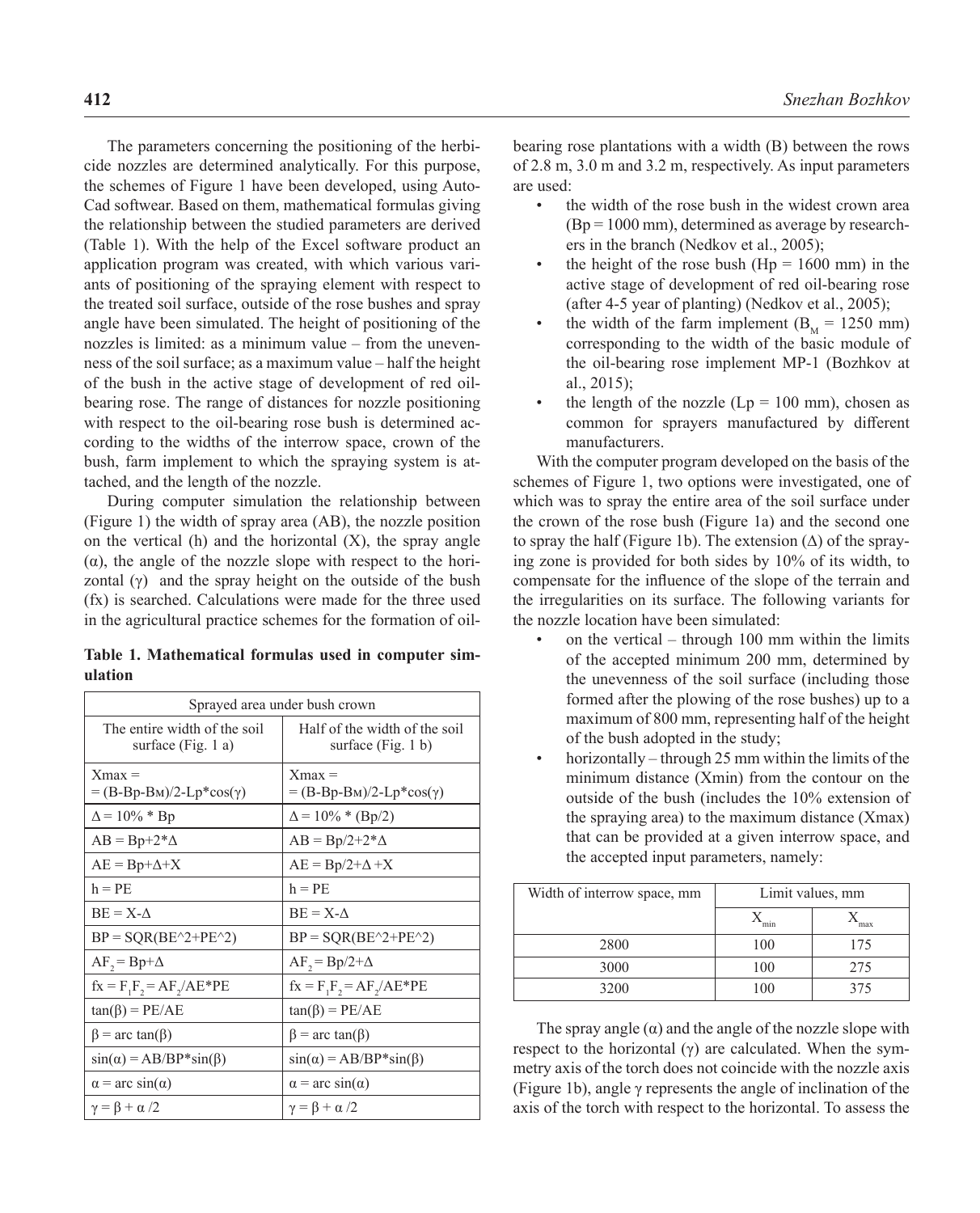applicability of nozzles with a certain spray angle at different vegetative development periods of the rose plants, crown shaping and other characteristic parameters and indicators, a sprayed height is calculated on the outside of the bush (fx).

To visualize the results obtained for the spray angle and the angle of the nozzle slope with respect to the horizontal, the graphs have been built, and for their precise use, the regression mathematical models have been derived using the STATISTICA software.

# **Results and Discussion**

Tests with the experimental device have shown that the droplet coating at the periphery of the stain left by the sloping nozzle is less dense than that in its remaining part. However, the length of the stain (approximately  $650$  mm at h = 300 mm) is commensurate with half the width of the area under the rose bush crown, which have to be treated during the weed control. It has been hypothesized that it is possible to implement a technical solution that would allow covering the entire area of the soil surface under the bush crown, such as using two or more nozzles or nozzles with more than one spray nozzle, optimizing the position of the nozzles with respect to the soil surface and the oil-bearing rose bushes, refine the pressure of the working fluid in the system, the spray angle, etc.

With the accepted input parameters and observing the restrictive conditions by the developed computer program 168 variants were simulated. The results obtained for the two widths of the spraying area in the three planting schemes are systematized with respect to the spray angle  $(\alpha)$ , the spraying height on the outside of the bush (fx) and the angle of the nozzle slope to the horizontal  $(γ)$ .

Analysis of computer simulation results showed that the spray angles, which the nozzles have to provide for spraying the area of the soil surface at the base of the oil-bearing rose bush, in all possible variations are within the range: for entire undercrown area treatment (total spraying area 1200 mm) – from 28.5° to 84.5°; for half of undercrown area treatment (total spraying area  $-600$  mm) – from 23.6 $\degree$  to 79.0 $\degree$ . Whether it will be spraying half or entire undercrown area and by what kind of nozzle will depend on the planting scheme, the stage of vegetative development of the plant, the type and quality of the pruning performed, the current condition of the plantation and other factors. Larger potentials in choosing the optimal combination of setting parameters for the spraying system is the scheme in which the half of undercrown area are treated with herbicides. The main disadvantage is the lower performance of the technological operation.

The results obtained during the analytical study showed

that spraying from farther distances allows the use of nozzles with smaller spray angles. The height at the outer side of the bush on which the herbicide is falling is less, i.e. areas under rose bushes with lower shaped crowns may be sprayed. In the case of spraying from further distances, the areas with uniform droplet density at the periphery of the torch are wider, which degrades the spraying quality. Higher working fluid pressure is required for spraying.

When spraying from closer distances to cover the areas for herbicide treatment, it is necessary to use nozzles that provide larger angles at the top of the torch. In this scheme, the spray height on the outside of the bush increases and in certain cases may cause herbicide to fall on the foliage of the rose plant.

The results of computer simulation unambiguously confirm the fact that the position of the nozzle directly affects the sprayed height on the outside of the bush. For the accepted test range of 200 to 800 mm, the sprayed height is when treating the entire undercrown area from 149 to 733 mm and half of undercrown area from 123 to 686 mm. To prevent the spreading of working fluid at a height above 400-450 mm (where the dense foliage of crown of maintained oil-bearing rose plantation starts) the positioning of the nozzles in a vertical direction shall not exceed 500 mm, regardless of the spray pattern adopted (half or entire undercrown area). If the condition for covering the treatment area under the bush is fulfilled, the nozzles should be positioned as low as possible to the soil surface, taking into account the specific features of its profile. Considering the introduced limitation with respect to the position of the nozzle, the ranges in which the angle of the nozzle slope to the horizontal at the two spraying patterns will vary within the range: for spraying the entire undercrown area from 22.0° to 62.0°, and for spraying half of undercrown area from 24.9° to 79.1°.

Based on the results of the analytical study and using "STATISTICA" software, the graphs in Figure 2 and Figure 3 were built out. The graphs can be used to determine the positioning parameters of a nozzle with a known spray angle on the spraying system for herbicide application. The distance of the nozzle from the rose bush is chosen within the range acceptable for the planting scheme.

The graphs of Figure 2 and Figure 3 are built on data obtained at specific values of the parameters characterizing oil-bearing rose plantations and nozzles. For use with other values of the input parameters, it is necessary to take into account the influence of the difference on a controlled parameter. For example, the length of the nozzle (Lp) other than 100 mm should be taken into account when determining the maximum distance (Xmax) at which the nozzle can be located from the oil-bearing rose bush.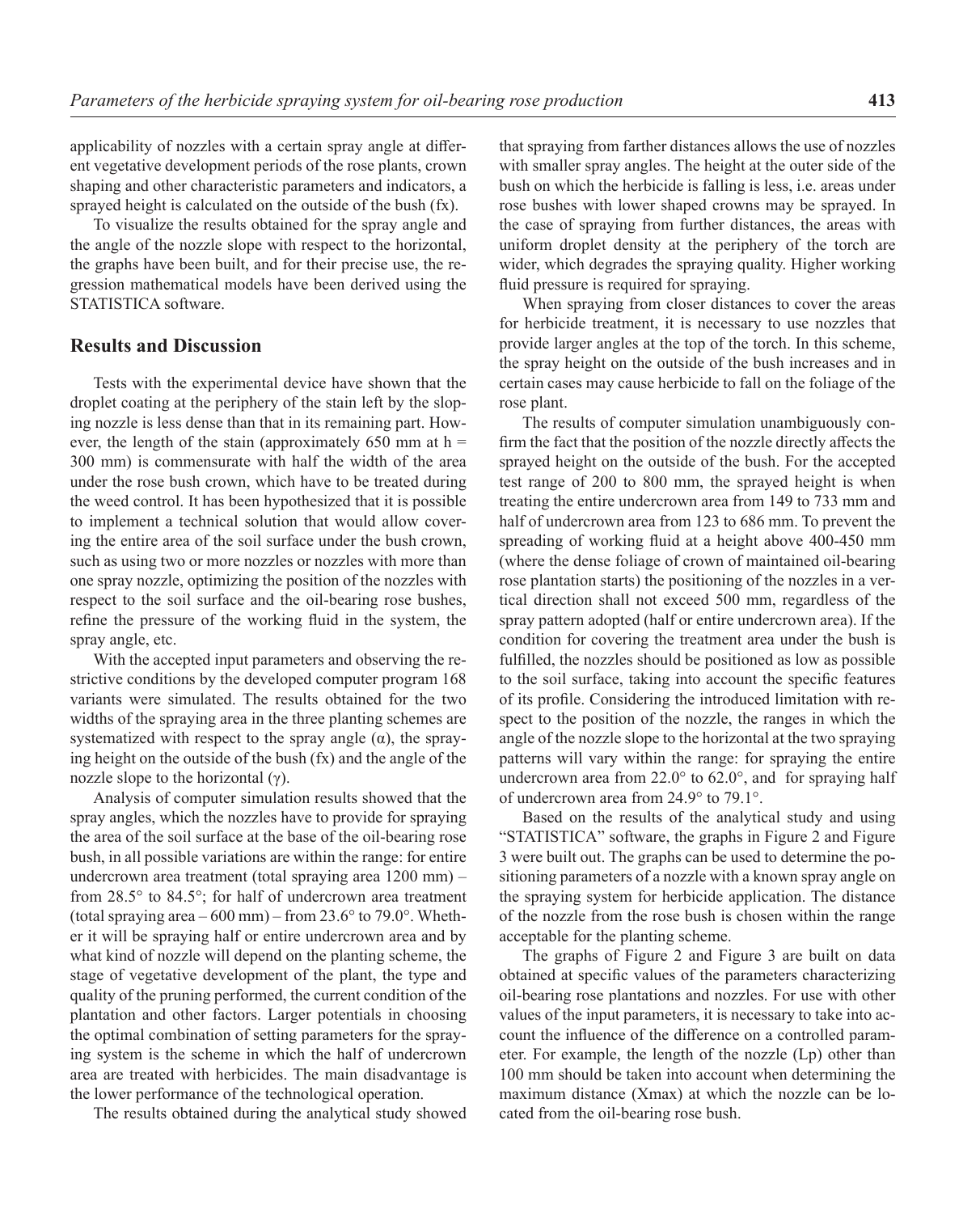

**Fig. 2. Dependency of the spray angle in respect of the position occupied by the nozzle for herbicides at the spraying width of soil surface a) the entire undercrown area; b) half of undercrown area**



**Fig.3. Dependency of the angle of the nozzle inclination to the horizontal in respect of its position at: a) the entire undercrown area; b) half of undercrown area**

Precise use of the results of the analytical study is made possible by derived on their basis the regression mathematical models presented in Table 2. The accurancy of their application is assessed with the indicator R-squared  $(R^2)$  (Mitkov, 2011), called in the statistical studies "coefficient of determination". With their help can be calculated the spray angle to be provided and the angle of inclination at which the nozzle must be positioned for each of the three planting schemes and both sprayed width (entire and half of undercrown area).

On the basis of the results obtained in the computer study, a carrier structure was developed on which the elements of the spraying system would be placed. A scheme of the spraying system complete with it is presented in Figure 4.

The newly developed carrier structure consists of a horizontal bar 2, vertical booms 3 and the attachment units 6 for the nozzles 5. It is designed to allow the positioning of the nozzles vertically and horizontally, thereby guaranteeing to conduct the technological operation at each put into practice schemes of rose planting and various schemes of spraying. Options are provided for attaching it to existing sprayers (boom or fan type) or other suitable agricultural implement.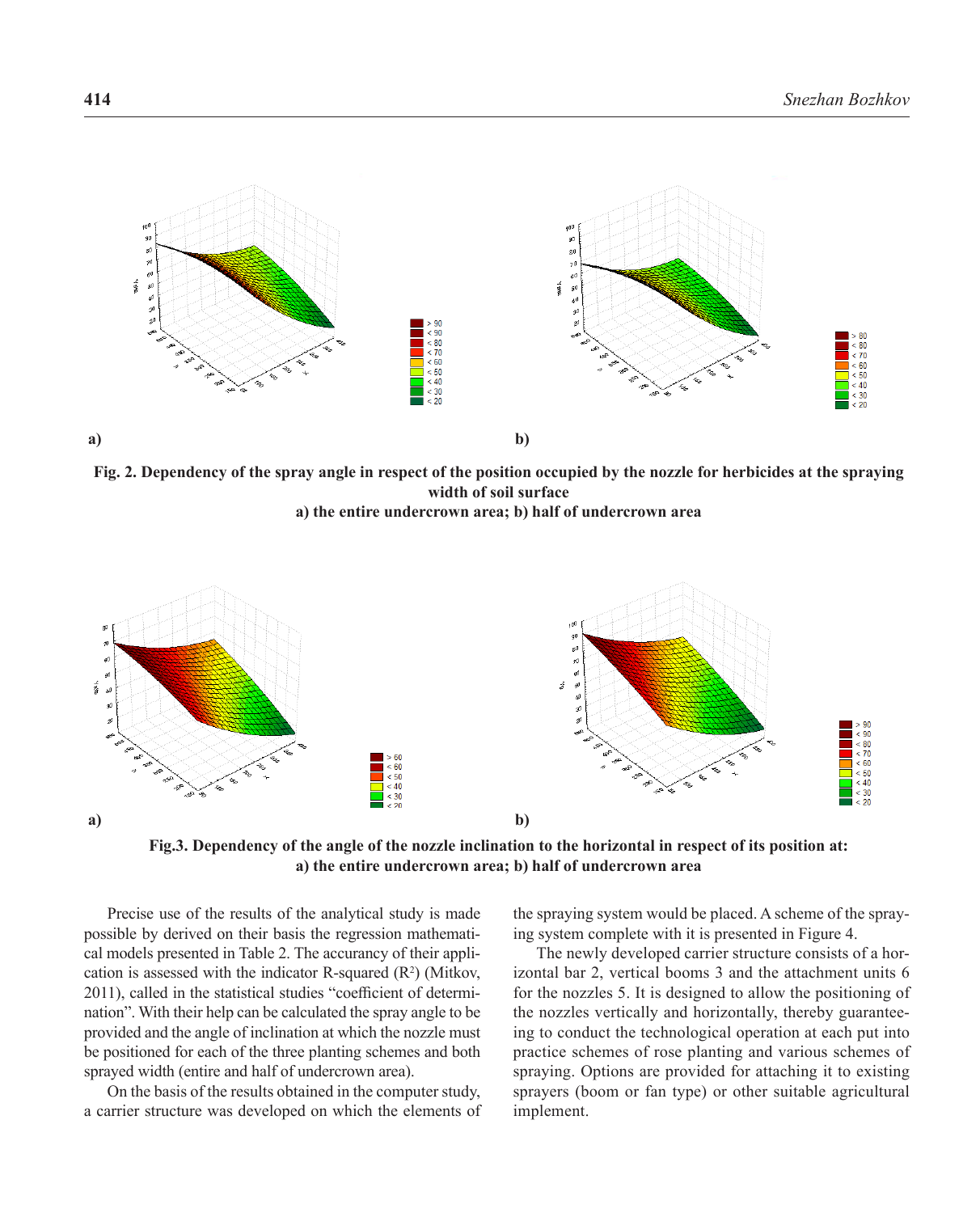| Sprayed area                                                 | Calculated parameter                             | Mathematical formulae                                                | Coefficient of<br>determination, $R^2$ |
|--------------------------------------------------------------|--------------------------------------------------|----------------------------------------------------------------------|----------------------------------------|
| The entire width of the<br>soil surface under bush<br>crown  | Spray angle                                      | $\alpha_1 = 107.7793 - 0.3779$ . $X + 0.0343$ . h +                  | 0.934                                  |
|                                                              |                                                  | $+0.0003 \cdot X^2 + 0.0003 \cdot X \cdot h - 0.0001 \cdot h^2$      |                                        |
|                                                              | Angle of nozzle inclination<br>to the horizontal | $\gamma_1$ = 54.2789 - 0.1929. X + 0.068. h +                        | 0.974                                  |
|                                                              |                                                  | $+0.0001$ . $X^2$ +0.0001. X. h - 5.4583E - 5. h <sup>2</sup>        |                                        |
| Half of the width of the<br>soil surface under bush<br>crown | Spray angle                                      | $\alpha_{1/2}$ = 107.9102 - 0.3785. X + 0.0018. h +                  | 0.913                                  |
|                                                              |                                                  | $+0.0003 \cdot X^2 + 0.0003 \cdot X \cdot h - 9.7083E - 5 \cdot h^2$ |                                        |
|                                                              | Angle of nozzle inclination<br>to the horizontal | $\gamma_{1/2}$ = 56.4957 - 0.2169 . X + 0.1052 . h +                 | 0.987                                  |
|                                                              |                                                  | $+0.0002$ , $X^2+4.8741E-5$ , X, h - 4.9375E - 5, h <sup>2</sup>     |                                        |

**Table 2. Mathematical formulas for determining the spray angle and the angle of the nozzle inclination to the horizontal in respect of the occupied position**



#### **Fig.4. Scheme of a herbicide spraying system, mounted on the basic module of the oil-bearing rose implement MP-1**

1 – basic module; 2 – horizontal bar, 3 – vertical booms; 4 – pressure gauge; 5 – nozzle; 6 – connecting unit; 7 – filter element; 8 – adjusting tap; 9 – main shut-off tap; 10 – section shut-off tap; 11 – fluid tank.

In Figure 4, the carrier structure is mounted on the base module 1 of the MP-1 oil-bearing rose implement (Bozhkov at al., 2015). The figure also shows other elements of the spraying system necessary for the implementation of the plant protection operation, incl. filter element 7, adjusting 8 and shut-off taps 9 and 10, pressure gauge 4 for the working fluid, pipelines, etc. The volume of the fluid tank 11 for the herbicidal solution is selected according to the needs of the rose-growing farm and the load capacity of the available agricultural tractor linkage. Increasing the pressure of the

working fluid in the system is provided with a pump driven by the PTO (power take-of) or hydraulic system of the tractor (not shown in Figure 4).

The spraying system can be used to control weeds in plantations with similar formation schemes. It could be successfully used to perform vital for young perennials watering, when the plantations are in areas away from permanent sources of water supply, as well as for irrigation of fruit bush plants (cornel, blackberry, raspberries) in the periods before the construction of facilities for the implementation of proven water-efficient irrigation technologies (Petrova, 2016; Kireva & Petrova, 2018). Liquid fertilizers can be locally introduced into the soil, incl. organic mineral fertilizers (Enakiev, 2010), after their preliminary preparation in a form allowing it to be sprayed.

## **Conclusions**

Based on the results of the experimental tests, a hypothesis has been raised about the possibility of realizing a technical solution which would allow treatment of the soil surface under the crown of the oil-bearing rose bush with an herbicide without falling it onto the plant foliage.

The conducted computer simulation allowed determining the parameters for positioning the nozzles on the sprayer booms (height from the soil surface, distance from the rose bush, slope to the horizontal) that can be directly used in completing the herbicide spraying system for weed control in oil-bearing rose plantations. Irrespective of the width of spray area (entire or half of undercrown area), the maximum height of the vertical nozzles must not exceed 500 mm. The minimum height is as close as possible to the soil surface, taking into account the particularities of its profile. The distance of the nozzles from the rose bush depends on the stage of vegetative development, the type and quality of pruning, the available spraying equipment, etc.